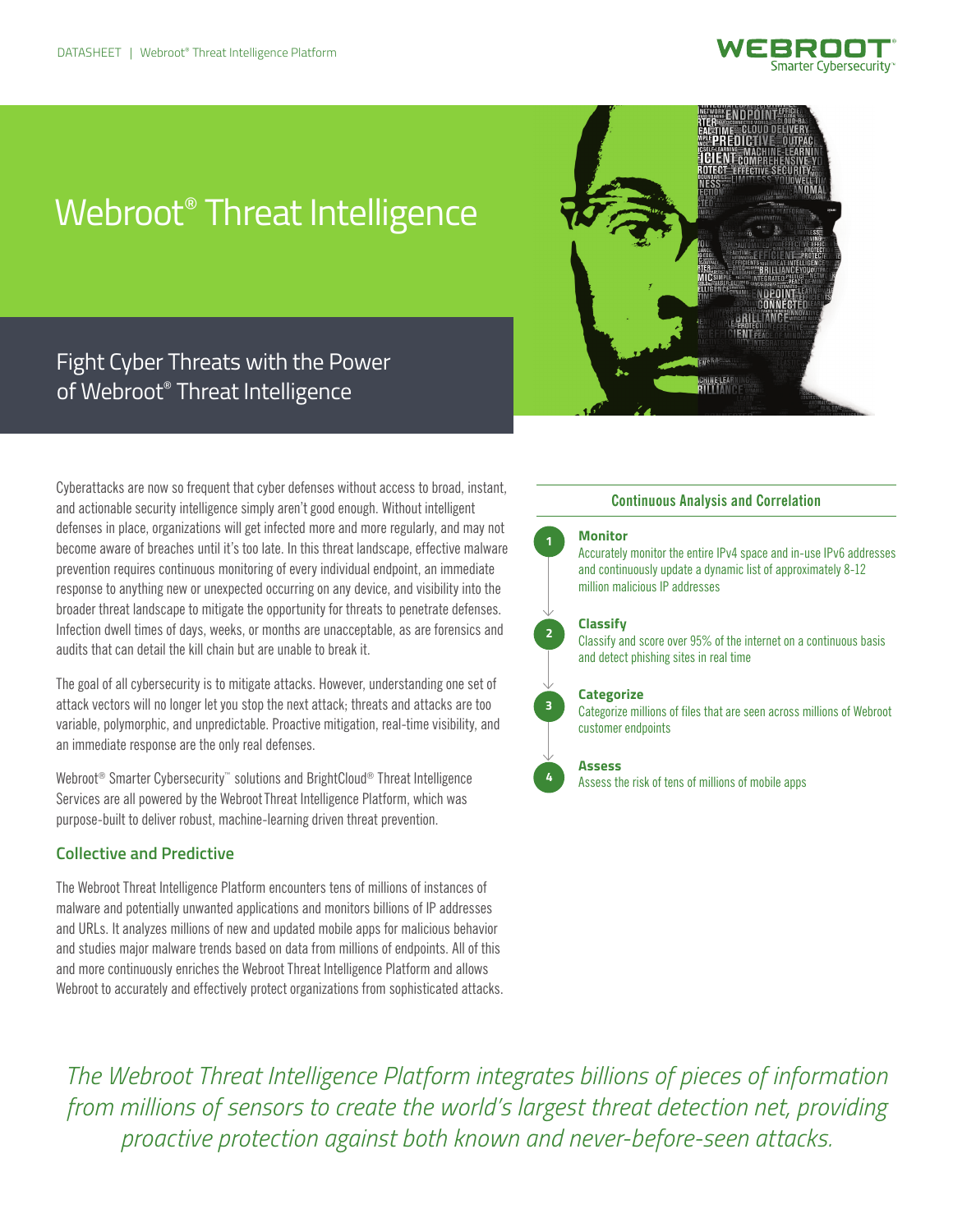

#### **Webroot® Threat Intelligence Platform**

IT departments, users, and others need access to up-to-date intelligence on threats to their systems and endpoints of all types. Threats are constantly changing, so security controls must adapt accordingly. These security controls include being aware of the latest malicious IPs, the types of websites that are most often impersonated in phishing attacks, and the categories of apps that are most likely to be malicious.

Real-time, contextual, and predictive threat intelligence that spans the spectrum of attack vectors is the critical component in implementing a defense-in-depth strategy. It's the only way to fight back against today's cybercriminals and give companies an edge. It's what makes the Webroot Threat Intelligence Platform not simply a cloud-based data repository, but the most powerful, real-time threat analysis engine of its kind.

Massive data processing capacity, coupled with our proprietary implementation of the most advanced machine learning technology available, and a powerful contextual analysis engine, has enabled Webroot to accurately classify and score unsurpassed numbers of URLs, IPs, files, and mobile apps to help keep our customers and technology partners ahead of the exponential proliferation of threats they face.

# **Machine Learning**

A key differentiator is our unique approach to machine learning. In web threat analysis, most security vendors use Bayesian networks or support vector machine (SVM) models to populate their work queues for human analysis. This approach isn't scalable, or even particularly accurate. Webroot, on the other hand, uses maximum entropy discrimination (MED) and other techniques, such as Active Learning, Active Feedback, and Deep Learning, to generate highly accurate and scalable web threat analysis. Here is a brief

outline of the differences between the three machine learning technologies used, as well as the levels of accuracy associated with each. track device location, and drain the battery

- 1. Bayesian networks analyze site features to make predictive determinations and provide a simplistic, two-dimensional model to split known good from bad sites across a flat feature space.
- 2. SVM analyzes data, feature, and content patterns to make predictions on sites at a higher degree of accuracy than Bayesian networks, but still requires human analysis to achieve an acceptable confidence level.
- 3. MED is an extension of SVM that is better at classifying noisy and confusing data, but also requires a lot of computing power. While MED can use all given features for more accurate classification, the challenge is to create an efficient system that optimizes performance and minimizes computing power consumption.

Webroot supplements MED with Active Learning, Active Feedback, and Deep Learning. Active learning refers to the process in which human experts provide feedback to the machine learning algorithm when it has difficulty classifying certain objects during training. Active feedback is the process of incorporating human feedback into the machine learning algorithm while it is actively classifying in the real world, not just in training. Deep learning uses a layered approach to improve the efficacy of classification. Machine learning is involved at every step of the classification cycle, from an object's origins to its numerous relationships and beyond.

As an example, through enhanced MED, the Webroot Threat Intelligence Platform currently classifies well over  $5,000+$  URLs per second at an error rate of less than 2% (versus an average human error rate of 5-15%). Webroot